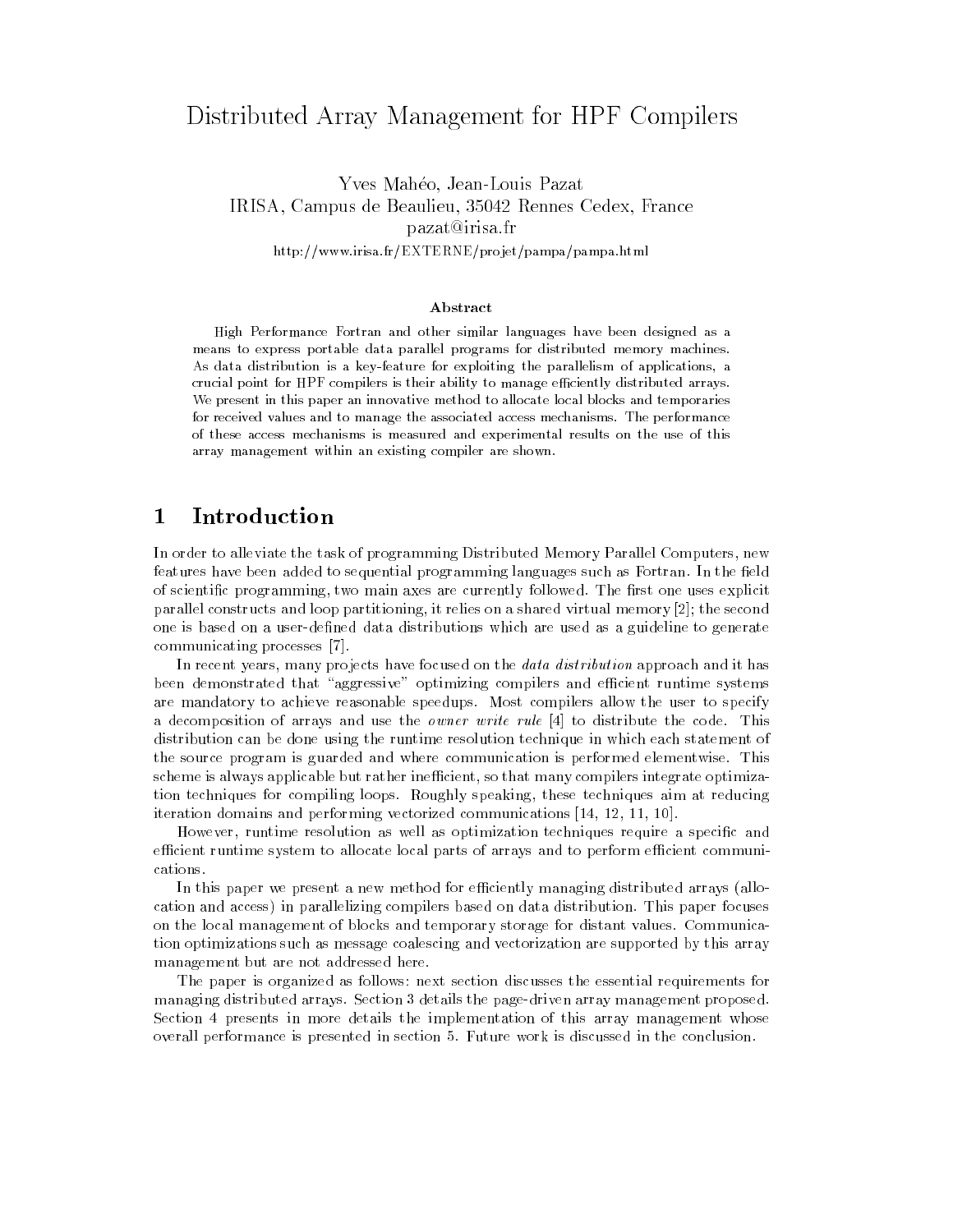### $\overline{2}$ Management of Distributed Arrays

### $2.1$ Key issues

The aim of a distributed array management is to define the way distributed arrays are stored in the local memories and the way elements of these arrays are accessed. These tasks involve both the compiler and the runtime support. It is clear that a trade-off must be achieved between the speed of accesses and the memory overhead induced from the array representation. The extreme solution consisting in allocating the entire array on each processor is obviously not applicable. Conversely, minimal allocation (typically achieved by translating an array declaration  $A(N)$  into a local allocation  $A(N/P)$  where P is the number of processors) associated with global-to-local index conversion involving several costly operations such as mod and div must be avoided.

In addition to the "classical" concerns that are the memory use and the speed of accesses, we define in the following some properties that we claim to be useful for a distributed array management.

## Uniformity

Two kinds of data are to be considered on a given processor: local elements - i.e. elements assigned to it by the distribution – and received elements that are temporarily stored in the local memory after communication with another processor. We say that an array manage ment scheme is *uniform* when the representation as well as the access mechanism associated with a distributed array makes no distinction between local and received elements. The main advantage of a uniform scheme is that the compiler does not have to separate purely local computation (involving only local data) from computation that needs distant data. Indeed, even if such a separation is sometimes possible at compile-time, it may induce an important code fragmentation in the case of multiple right-hand-side references; performing the separation at runtime brings about costly ownership computation.

Furthermore, defining a non-uniform scheme that gives too great an importance to local elements, at the expense of received elements is not a good solution because it is likely to be harmful not only for accesses but also for communication of non-local data.

## Independence

An *independent* array management is only defined from distribution parameters and in particular does not depend on the code itself nor on compiler analysis on the code. A distributed array management scheme independent from the compilation scheme facilitates the coexistence of different compilation techniques. On the contrary, if the choice of a representation is guided by the analysis of a program part (typically a loop), it may happen that several layouts (and associated access methods) are used within the scope of one distribution, possibly necessitating data rearrangement or additional computation at runtime. Moreover, this independence facilitates the use of different compilation techniques within a code fragment that contains several loops. One way to achieve this independence (as well as uniformity) is to consider that only global indices appear in the generated code.

## Contiguity Preservation

Another useful property concerning the layout of distributed arrays is the conservation of memory contiguity. Indeed, if contiguous elements of the original array are still contiguous in the local representation, it makes it possible to take advantage of direct communications (in this case no copying nor packing/unpacking is needed between local representations and communication buffers), vector processors, target code optimization and better cache behavior.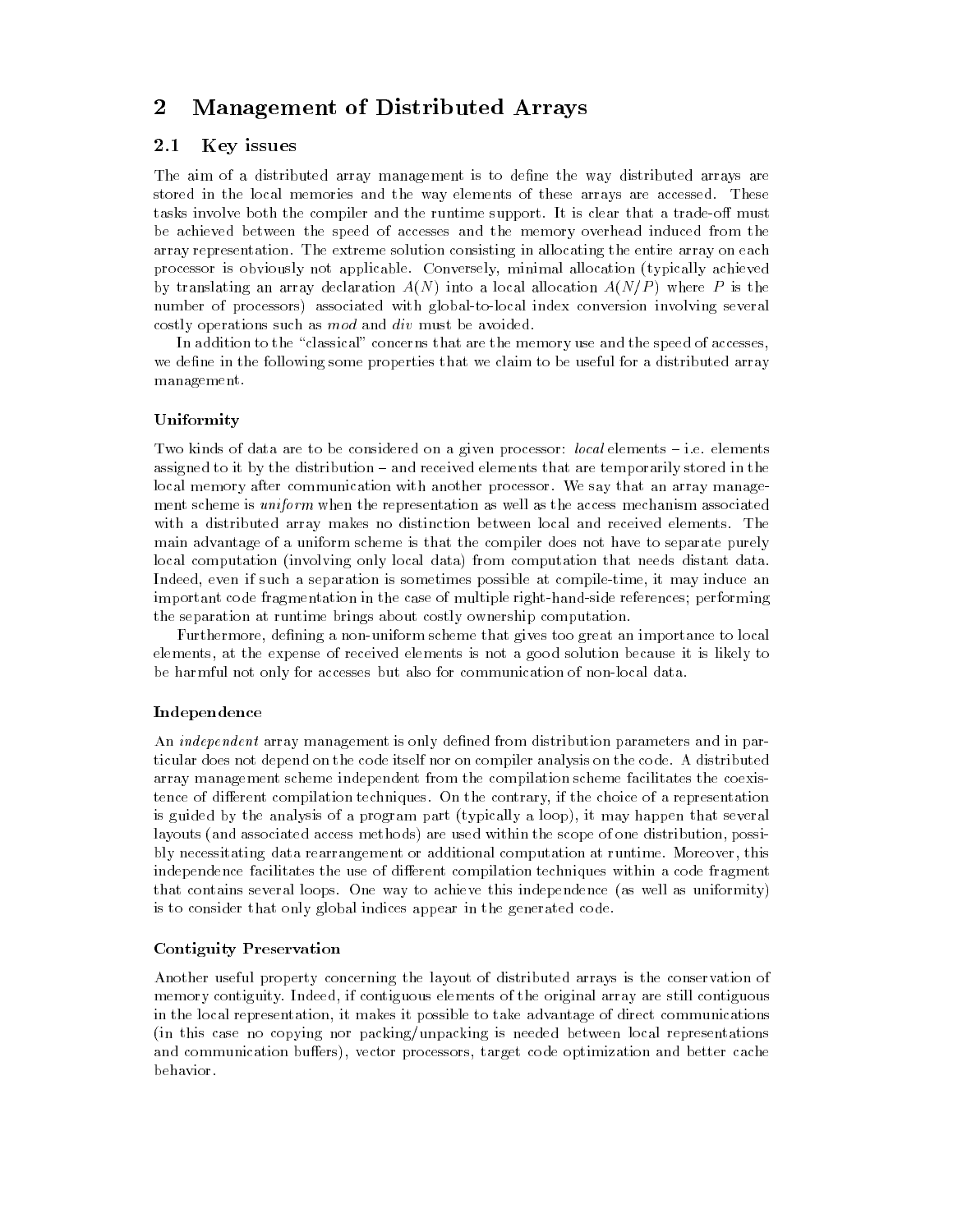### 2.2 Related Work

To our knowledge, management of distributed arrays have not been studied independently from compilation techniques in existing HPF compilers.

The first technique of storage for distributed arrays, the overlap  $[13]$  has been implemented both in the Vienna Fortran Compilation System [14] and in the Fortran D compiler [8, 12]: a single sub-array is allocated for local data as well as for received data. This technique provides uniform accesses and preserves memory contiguity but it can be applied to a restricted number of distributions and access patterns and may lead prohibitive allocation when distant data location is not close to the local partition. In this case, the Fortran D compiler may select an alternative storage method (buffers) for received values if it can separate purely local computation and computation needing received values. In Vienna Fortran and in an extended version of Fortran D, a specific management related to loops with irregular array accesses is performed through the use of the inspector/executor technique: the local partition is dynamically extended during the inspector phase so that uniform indirect accesses can be used during the executor phase [6, 3, 14].

Other array management schemes, closely related to compilation techniques, have been proposed. Their common characteristic is that they try to minimize memory overhead. Among them, in the compilation scheme defined by Ancourt  $et$  al [9], local elements and temporaries are packed according to the array distribution and alignment, the loop bounds and the array subscripts by changing the basis of the original index space. Accesses to ele ments are performed in a non-uniform way with index conversion evaluating affine functions and possibly integer division. Chatterjee *et al.* [5] propose an access mechanism for local elements based on a Finite State Machine (FSM). These elements are accessed by executing a FSM that has to be computed at runtime for each loop nest even if the same distribution applies.

All of these methods not only take into account the array distribution parameters but necessitate also a static analysis of code fragments (loop bounds and array subscripts) in order to define the layouts of the local arrays and the associated access mechanisms. Therefore, independence from the compilation scheme is not achieved by these systems.

### 3 3 A Page-driven Array Management

We present here a new management scheme for distributed arrays based on software paging. This management is designed in order to achieve efficient accesses while avoiding unacceptable memory overhead. It also aims at satisfying the properties of uniformity, independence and contiguity preservation aforementioned. In the following, we will consider only direct HPF distributions, the mechanisms described can be easily extended to aligned distributions (as a first step, by applying paging to templates).

### $3.1$ **Principle**

The page-driven data management we propose follows the main addressing scheme of classic paging systems for memory management. In such systems, logical memory space is broken into groups of contiguous elements (pages). Pages have a fixed predetermined size. A hardware support divides a logical address in two parts: a page number and a page offset. The page number is used as an index into a *page table* that contains the base address of each page in physical memory. This base address is combined with the page offset to define the physical memory address. If the page size is S, a logical address  $\alpha$  produces a page number PG and an offset OF by  $PG = \alpha$  div S and  $OF = \alpha$  mod S. If the logical address space is larger than the physical address space, virtual memory management features may be added. In this case, accessed pages may not be present all the time in physical memory but temporarily loaded from a secondary storage system by a swapping device.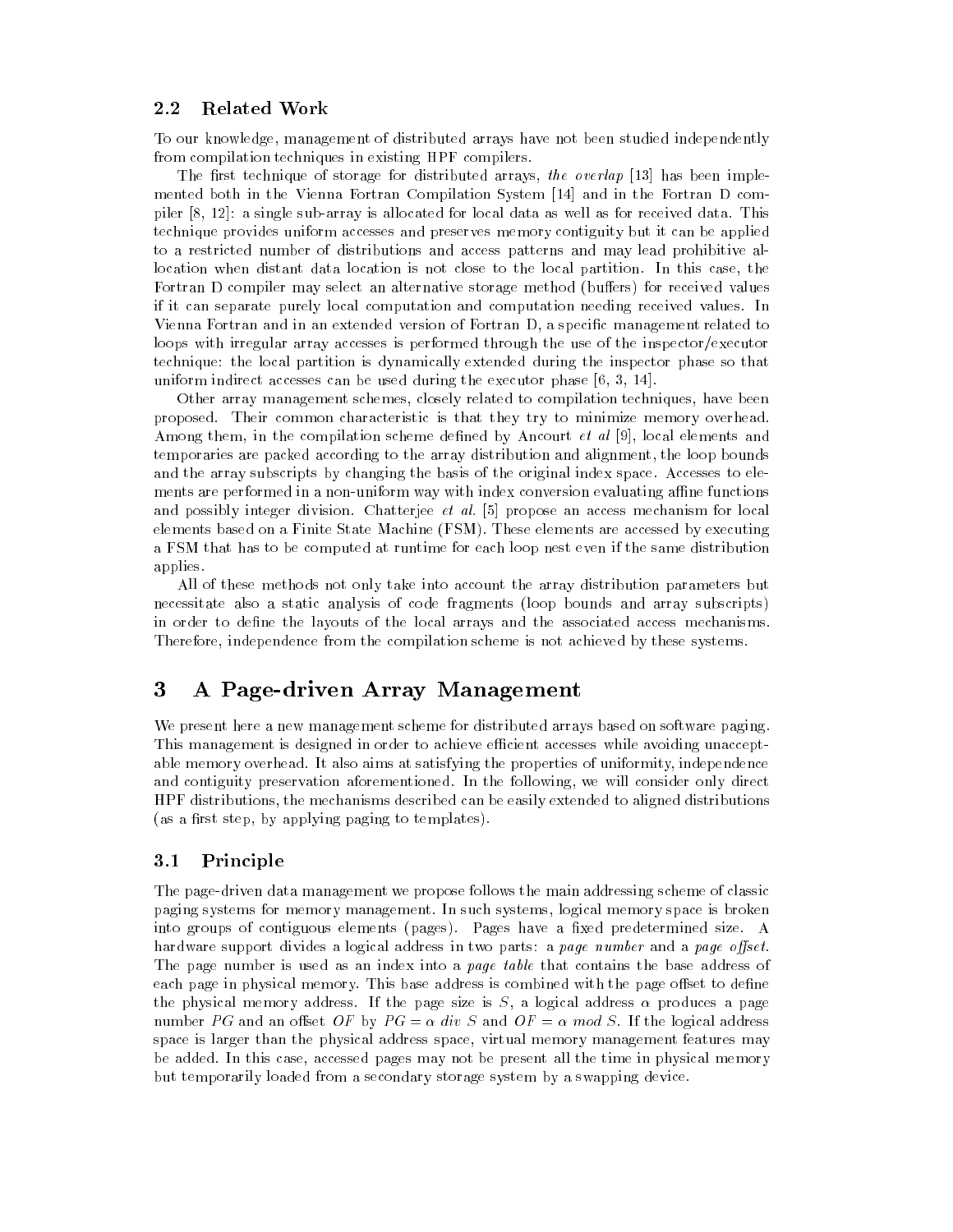As for our concern, we manage variables  $-i.e.$  distributed arrays—and not memory; our aim is not to build a shared virtual memory. Moreover, we only consider compiler-generated code, hence we stay at the software level rather than relying on hardware components. Contrarily to system-level paging,

- the notion of page fault is here irrelevant because all distant accesses are solved by prior communications. Besides, data are not necessarily communicated page-wise.
- The original address space is multidimensional; therefore we apply a multi to onedimensional transformation before splitting the resulting space into pages.

This allows us to define a specific access mechanism for each distributed array, in particular the page size may be different for each array.

### 3.2 Paging Distributed Arrays

We define a representation and its access mechanism for each distributed array by a couple  $(\mathcal{L}, S)$ . The multidimensional index space of a given array is linearized by a function  $\mathcal{L}$ . The linear address space obtained is split into pages of fixed size  $S$ . A processor stores only those pages that contain at least one element assigned to it by the distribution or one received element. Depending on the distribution of the array,  $\mathcal L$  and  $S$ , a page may be possessed by one or several processors.

One of the main advantages of this method is that accesses to local and received elements are performed the same way. Indeed, as far as accesses are concerned, a processor acts as if the entire array was allocated locally, no matter if the element it needs to access is truly local or has been received from another processor. The difference between pages containing local elements and pages containing received elements lies in the way they are allocated and filled, not in the way they are accessed. A tuple  $(PG, OF)$  is computed from the initial index vector  $(i_0, \ldots, i_{n-1})$  with the linearization function  $\mathcal L$  and the page size S:

$$
PG = \mathcal{L}(i_0, \ldots, i_{n-1}) \ div S \qquad OF = \mathcal{L}(i_0, \ldots, i_{n-1}) \ mod S
$$

A table of pages is stored on each processor. It indicates the base address of each page present in local memory. The offset is added to this base address to obtain the exact location of the element. The page partitioning is also used for computing owners of elements. A similar table, present in the local memory of each processor, stores for each page the numbers of the physical processors that own this page.

### 3.3 Tuning Parameters

For a given distributed array, the parameters we can tune for paging are the page size S and the linearization function  $\mathcal{L}$ . The value of these parameters are defined in order to achieve good performance in terms of time and memory space.

As speed of access is our prior motivation, time consuming operations (division, modulo and multiplication) are avoided in the computation of the tuple  $(PG, OF)$  but also in the application of function  $\mathcal{L}$ . This is achieved by introducing powers of two, turning integer division, modulo and multiplication into simple logical operations. Moreover, the array decomposition can be taken into account when fixing the actual value of  $S$  and  $\mathcal{L}$ . Intuitively, we choose S and  $\mathcal L$  so that pages "follow" the blocks, and are owned by as few processors as possible.

For a more formal definition, let us consider the following HPF array distribution:

```
REAL REAL VALUE OF THE REAL PROPERTY AND REAL PROPERTY.
. Here we have the contract vector \mathcal{A} of \mathcal{A} , and \mathcal{A} , and \mathcal{A} , \mathcal{A} , \mathcal{A} , \mathcal{A} , \mathcal{A} , \mathcal{A} , \mathcal{A} , \mathcal{A} , \mathcal{A} , \mathcal{A} , \mathcal{A} , \mathcal{A} , \mathcal{A} ,
```
and the access to an element of V noted  $V(i_0, \dots, i_{n-1})$ . This distribution decomposes the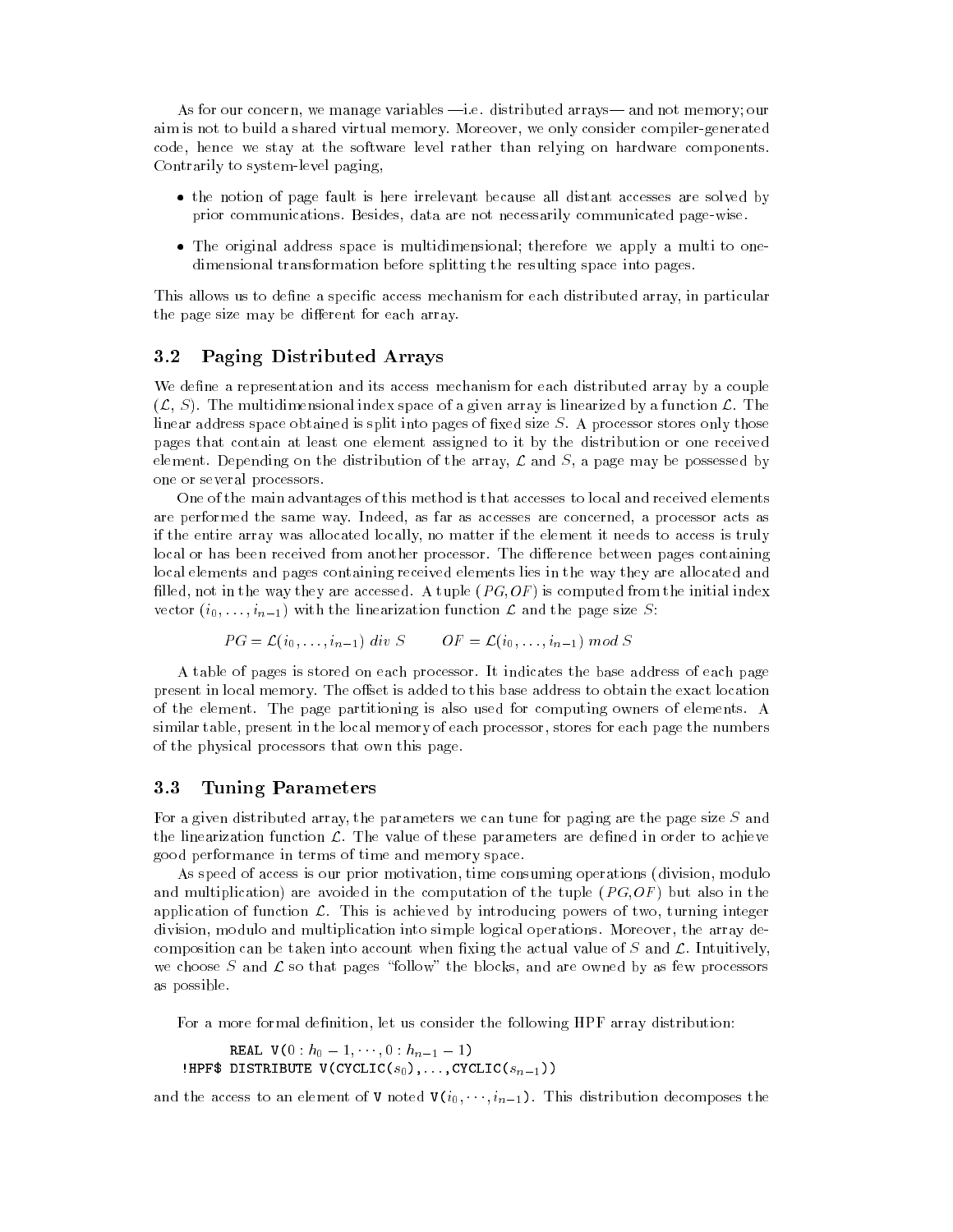array v into rectangular blocks of size s $0\cdot$  ;  $\cdot$  ;  $\cdot$  ;  $\cdot$  ;  $\cdot$  ;  $\cdot$  ;  $\cdot$  is an into  $\sigma$  into  $\sigma$ bution directive CYCLIC(k). Note that BLOCK(k) and CYCLIC(k) distributions are strictly equivalent as far as decomposition is concerned.

Prior to the definition of S and  $\mathcal{L}$ , we choose a particular dimension  $\delta$ , the dimension in which the block size is the largest. If there are several such dimensions, the one corresponding to a non-distributed array dimension or a block size equal to a power of two is chosen. The page size  $S$  is then given by:

if 
$$
s_{\delta} = h_{\delta}
$$
 or  $s_{\delta} = 2^{\rho}$   
then  $S = \theta_{\sup}(s_{\delta})$   
else  $S = \theta_{\inf}(s_{\delta})$ 

where  $\theta_{sup}(x)$  (resp.  $\theta_{inf}(x)$ ) extends an integer to the smallest (resp. largest) power of two greater (resp. less) than or equal to  $x$ .

 $\mathcal L$  is the C linearization function for multidimensional arrays applied to a permutation of the index vector. This permutation puts the index corresponding to dimension  $\delta$  in last position. Moreover, the array dimensions (coefficients of  $\mathcal{L}$ ) are extended to the next power of two.  $\mathcal L$  is defined by

$$
\mathcal{L}(i_0,\ldots,i_{n-1}) = \sum_{k=0}^{n-1} \left( i'_k \prod_{l=k+1}^{n-1} h'_l \right)
$$

where  $i_k$  is the  $k^{\prime\prime\prime}$  access index after permutation, i.e:

$$
i'_{n-1} = i_{\delta}
$$
  
\n
$$
\forall k \in 0, \dots, \delta - 1 \quad i'_{k} = i_{k}
$$
  
\n
$$
\forall k \in \delta, \dots, n-2 \quad i'_{k} = i_{k+1}
$$

and  $h'_{k}$  is the extended size of the array in the  $k^{\text{th}}$  dimension, i.e:

$$
h'_{n-1} = \theta_{sup} \left( \left\lceil \frac{h_{\delta}}{S} \right\rceil \right) \times S
$$
  
if  $n > 1$   

$$
h'_{0} = h_{0} \text{ if } \delta > 0, \text{ else } h_{1}
$$
  

$$
\forall k \in 1, ..., \delta - 1 \ h'_{k} = \theta_{sup}(h_{k})
$$
  

$$
\forall k \in \delta, ..., n-2 \ h'_{k} = \theta_{sup}(h_{k+1})
$$

Here are two examples of definition of S and  $\mathcal{L}$ ; first when there is one non-distributed dimension and second when all the dimensions are distributed:

**IMPF\$ DISTRIBUTE A(CYCLIC(5), \*, CYCLIC(10))**  $\Rightarrow$  **{**  $\mathcal{L}(i)$  $S = 128$  $\sim$  (iii)  $\sim$  (0  $\pm$  )  $\sim$  120  $\mu$  | 120 $\mu$  | j HPF\$ DISTRIBUTE B(CYCLIC(100), CYCLIC(10))  $\Rightarrow \begin{cases} C_i & \text{if } i \end{cases}$  $S = 64$ L(i; j) = 512j + <sup>i</sup>

## 3.4 Optimizing the Computation of  $(PG, OF)$

Unlike with a classic paging mechanism, the explicit computation of the linear address  $\mathcal{L}(i_0,\ldots,i_{n-1})$  before its splitting into  $(PG,OF)$  is not mandatory because we do not rely on a hardware support that needs a memory address. Besides, this intermediate result may lead to unnecessary operations as in the following example: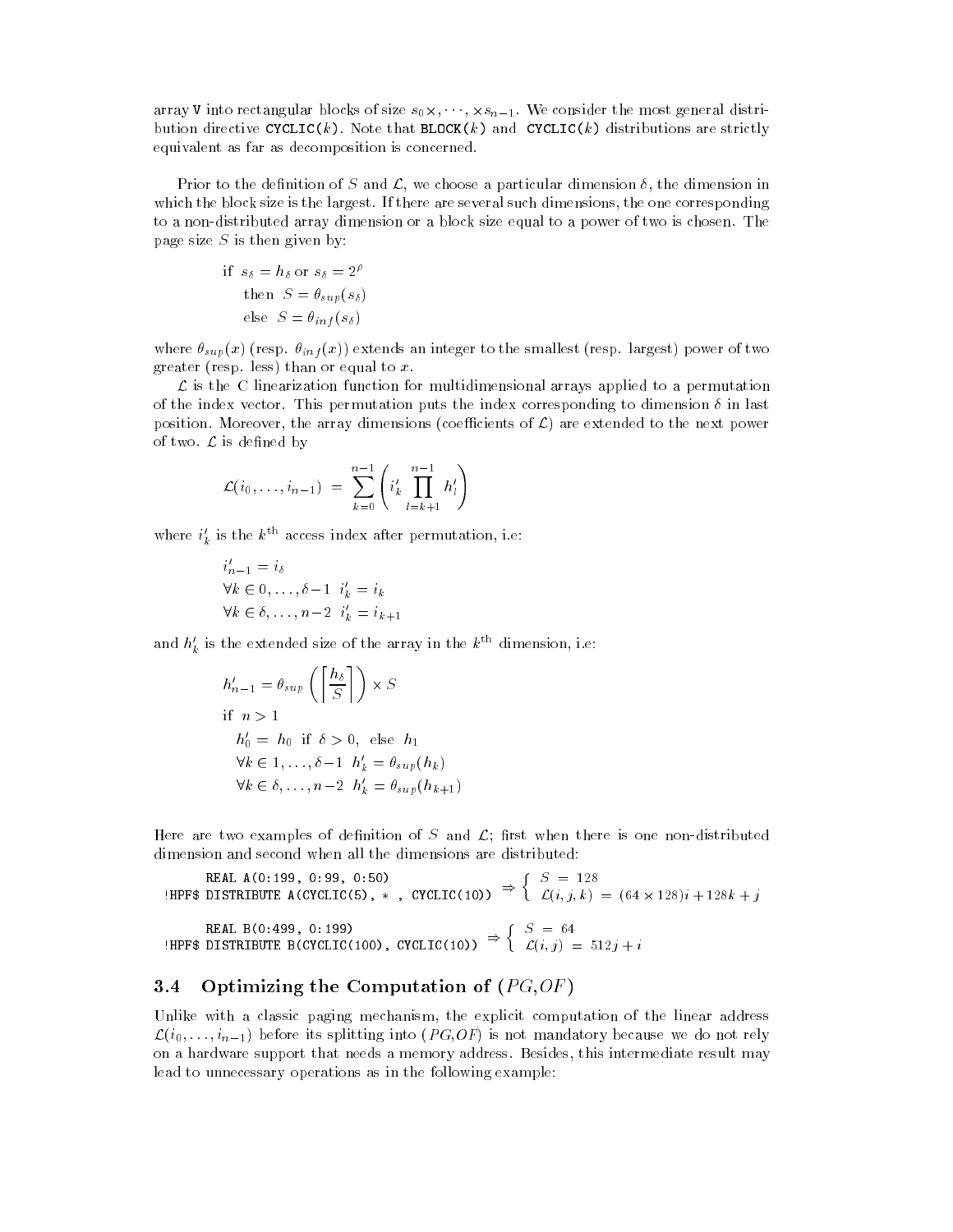**REAL A(0:99, 0:199)**  
**HPF\$ DISTRIBUTE A(CYCLIC(10),\*)** 
$$
\Rightarrow
$$
  $\begin{cases} S = 256 \\ \mathcal{L}(i,j) = 256i + j \end{cases}$ 

The page number and the offset will be obtained by

$$
PG = (256i + j) \ div 256
$$

$$
OF = (256i + j) \ mod 256
$$

These expressions could obviously be simplified in  $PG = i$  and  $OF = j$ . To make the simplifications clearly visible, we express directly  $PG$  and  $OF$  as a function of the index vector.

$$
page(i_0, \ldots, i_{n-1}) = (PG, OF)
$$

with

$$
PG = \sum_{k=0}^{n-2} \left( i'_k \prod_{l=k+1}^{n-1} n p'_l \right) + i'_{n-1} \, div \, S
$$
  

$$
OF = i'_{n-1} \, mod \, S
$$

where  $np'_k$  is the number of pages in the  $k^{\text{th}}$  dimension after permutation:

$$
np'_{n-1} = \frac{h'_{n-1}}{S}
$$
  

$$
\forall k \in 0, \dots, n-2 \quad np'_k = h'_k
$$

when dimension *o* is not distributed, that is to say when  $n_{\delta}$  =  $s_{\delta}$ , index  $i_{n-1}$  (i.e  $i_{\delta}$ ) is always less than or equal to  $S$ ,  $div$  and  $mod$  can be removed:

$$
PG = \sum_{k=0}^{n-2} \left( i'_k \prod_{l=k+1}^{n-1} n p'_l \right)
$$
  

$$
OF = i'_{n-1}
$$

Here is the result of these optimizations for the two examples presented in the previous section:

 $88.88$ 

REAL A(0:199, 0:99, 0:49)

\nHPF\$ DISTRIBUTE A(CYCLIC(5), \*, CYCLIC(10))

\n
$$
\Rightarrow \begin{cases}\nPG &= (8192i + 128k + j) \text{ div } 128 \\
0 &= 64i + k \\
OF &= (8192i + 128k + j) \text{ mod } 128 \\
0 &= j\n\end{cases}
$$
\nREAL B(0:499, 0:199)

\nHPF\$ DISTRIBUTE B(CYCLIC(100), CYCLIC(10))

\n
$$
\Rightarrow \begin{cases}\nPG &= (8192i + 128k + j) \text{ div } 128 \\
OF &= (8192i + 128k + j) \text{ mod } 128 \\
0 &= j\n\end{cases}
$$
\n
$$
\Rightarrow \begin{cases}\nPG &= (8192i + 128k + j) \text{ div } 128 \\
OF &= (8192i + 128k + j) \text{ mod } 128 \\
0 &= j\n\end{cases}
$$

## 3.5 Page Ownership

Each processor stores a table of owners that indicates, for each page, the number of the physical processor that owns this page. This table can be filled using the function owner  $(PG, OF)$ that returns the owner of an element.

$$
owner(PG, OF) = map \circ page^{-1}(PG, OF)
$$

runction *page* +, the reverse function of *page*, returns the index vector corresponding to a page number and an offset.

$$
page^{-1}(PG, OF) = (i_0, \ldots, i_{n-1})
$$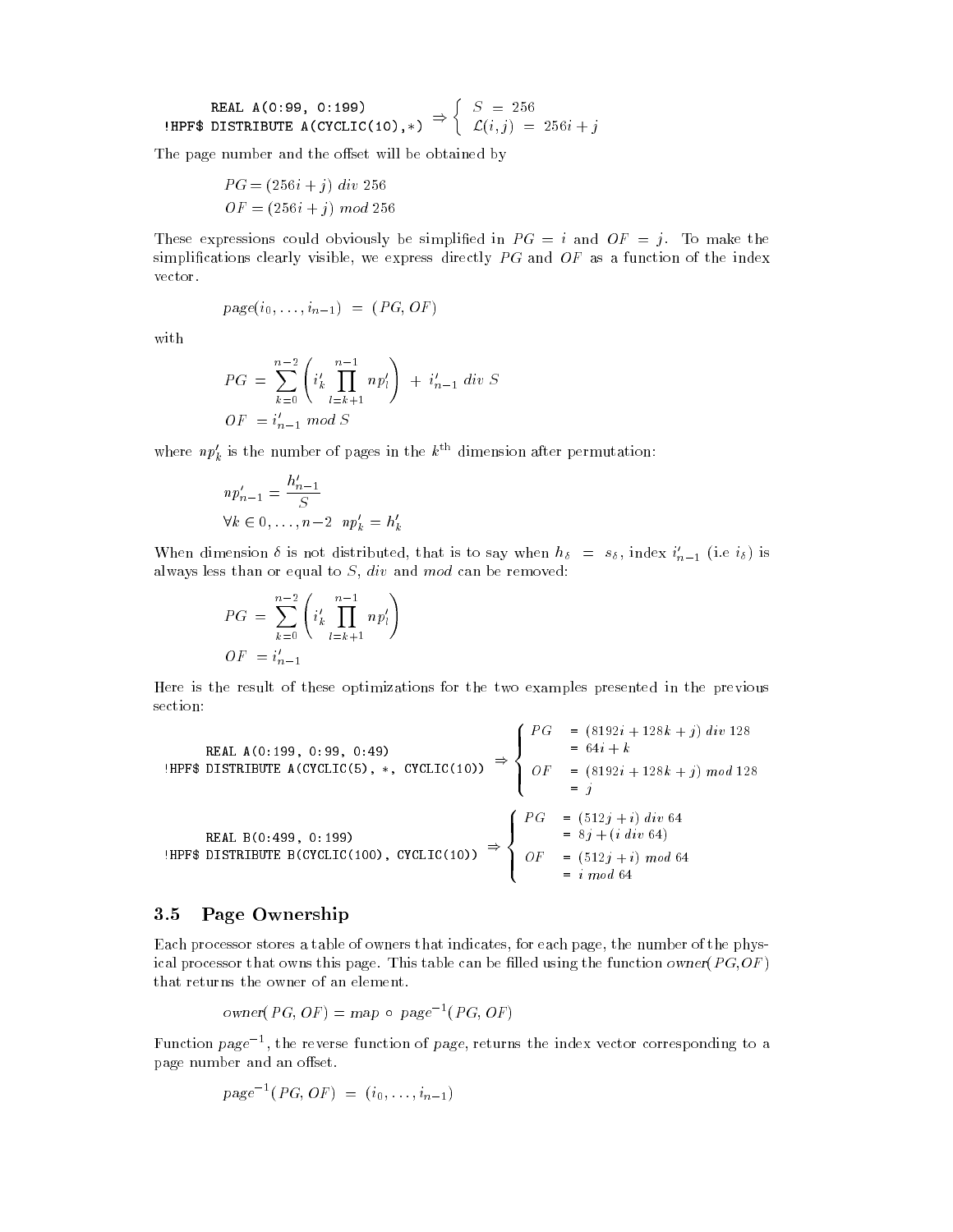with

$$
i_{\delta} = S \times (PG \mod np'_{n-1}) + OF
$$
  
\n
$$
\forall k \in 0, ..., \delta-1 \quad i_k = i'_k
$$
  
\n
$$
\forall k \in \delta+1, ..., n-1 \quad i_k = i'_{k-1}
$$
  
\n
$$
\forall k \in 0, ..., n-2 \quad i'_k = \left(PG \mod \left(\prod_{l=k}^{n-1} np'_l\right) \, div \left(\prod_{l=k+1}^{n-1} np'_l\right)\right)
$$

Function  $map(i_0, \ldots, i_{n-1})$  associates a physical processor number with an index vector. It can be easily computed for each mapping that can be expressed in HPF. We do not give here the general formulae as it cannot be induced from the HPF norm and depends on implementation choices. As an example if the abstract processor array is of size  $(p_0, \dots, p_{n-1})$ and the number of physical processors is  $P$ , the mapping function may be the following:

$$
map(i_0, ..., i_{n-1}) = \left( \sum_{k=0}^{n-1} \left( (i_k \ div s_k) \prod_{l=k+1}^{n-1} p_l \right) \right) \ mod P
$$

In the case data elements are replicated (by application of alignment directives), this function could return a set of processors.

The definitions adopted for S and  $\mathcal L$  allow the number of owners of a page to be less than or equal to two. If the owner of a page is always unique, any valid value of  $OF$  can be used for determining the owner of a page. In the case the owner of a page is not unique, we can compute  $OF_{lm}$ , the offset from which the owner changes. In this case, the table of owners stores for each page, the two processor numbers plus the limit  $OF_{lm}$ .

$$
OF_{lm} = \text{ if } \varphi < S \text{ then } \varphi \text{ else } 0
$$

with

$$
\varphi = ((PG \ mod \ np'_{n-1}) \times (s_{\delta} - S)) \ mod \ s_{\delta}
$$

### $\overline{4}$ **Implementation**

A full implementation of the data management mechanisms described above has been realized within the PANDORE environment [1]. In the PANDORE language, the scope of array distributions is confined within procedures referred to as *distributed phases*.

Management of tables, pages and accesses to array elements are shared out among the compiler and the runtime library. As all the tables and pages are needed only during the execution of a distributed phase (no inter-phase analysis is performed at this time), the entire memory space allocated is freed at the end of the phase.

#### 4.1 Tables and Pages

All the information needed to fill the tables of owners and the tables of offset-limits is known at compile-time; these tables could therefore be statically defined. However, in order not to lengthen the size of the generated code, the compiler produces functions that allocate and ll the tables at runtime, at the beginning of each distributed phase. For each distributed array  $V$ , a table of owners TO\_V is defined. If a page may be possessed by two processors, three tables are needed: the table of the owners of the first part of pages  $T01_V$ , the table of the owners of the second part of pages TO2\_V and the table containing the offset-limits TL V.

The runtime library is also in charge of allocating and filling the tables of pages and pages themselves. The tables of pages and pages that contain local elements are allocated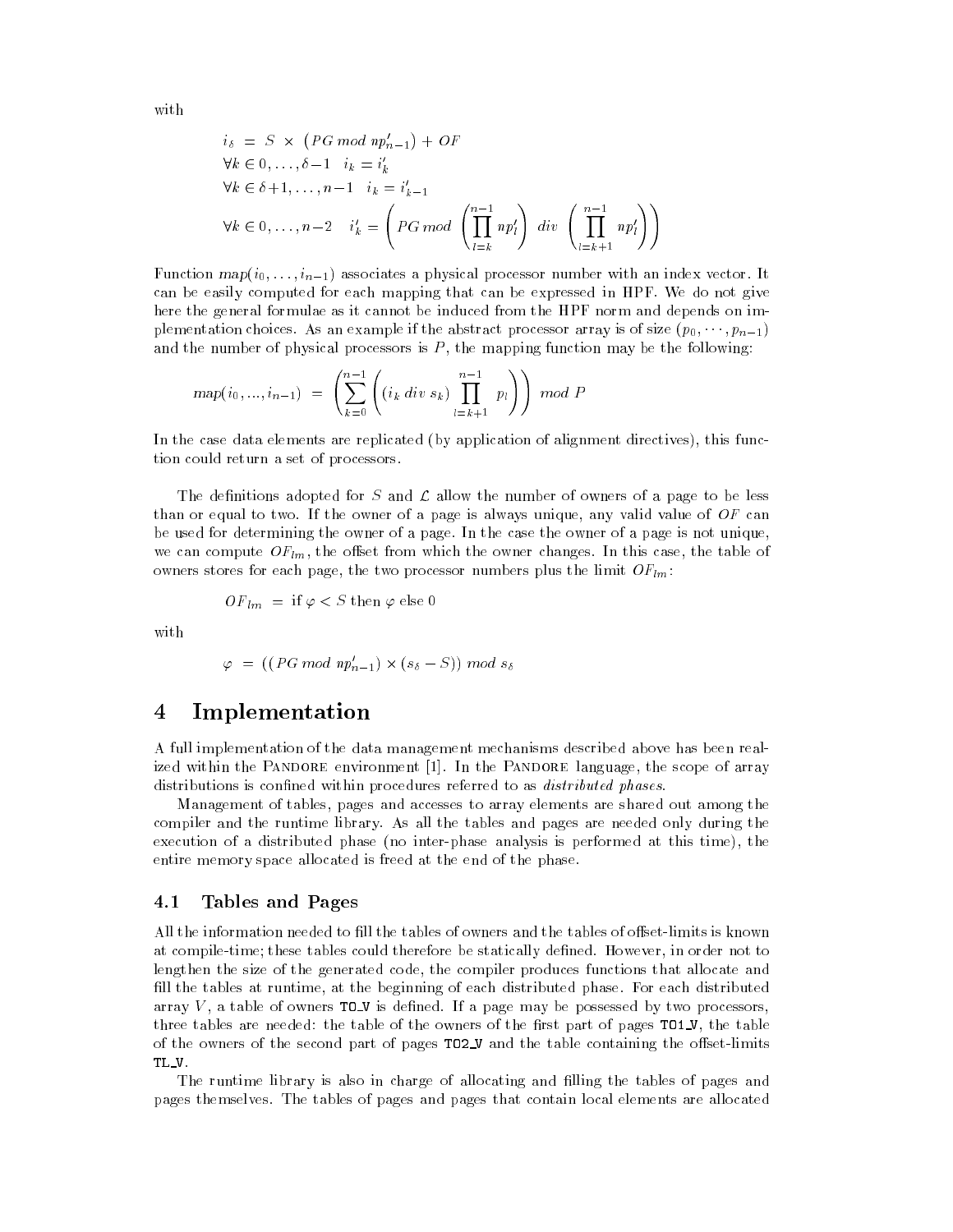at the beginning of the distributed phase. The management of pages containing received elements depends on the compilation scheme. Basic operations provided by the runtime library are the page allocation and the placement of elements (single elements or segments) into pages.

### 4.2 Accesses

It is clear that the part of the access process that is done at compile-time must be as large as possible. The compiler translates a reference to an array element  $V[I]$ , where I is an index vector, into a call to a runtime macro access(desc V, PG, OF) where PG and OF are expressions of I. All constant subexpressions have been computed and the optimization described in section 3.4 has been performed. As expected, these expressions contain only additions and constant logical shifts and maskings. The work that remains at runtime is therefore to evaluate the expressions and use the table of pages associated with  $V$  (TP\_V) to produce the right reference. This can be noted by the C expression  $*(TP_V[PG]+OF)$ . The runtime library contains cpp macros that prevent from the computation of the address of the page table corresponding to  $V$ , so we can actually generate this code.

### 4.3 Owner

Determining the owner of an element  $V[I]$  is carried out a similar way. The compiler generates a call to a runtime macro owner(desc<sub>V</sub>, PG, OF). An access to a table TO\_V[PG] is sufficient at runtime to find the processor number in the case the owner of a page is unique. If a page may be possessed by two processors, a call to a slightly different macro is produced. The execution of this macro will issue a comparison between OF and the offset-limit corresponding to page PG:

```
if (OF < TL V[PG])then TO1_V[PG]
    else TO2_V[PG]
```
### $\overline{5}$ **Performances**

## 5.1 Performances of the Distributed Array Management

It is quite obvious that the executed code for distributed accesses involves only few basic operations that generate a very small overhead and may even be more efficient thanks to better optimizations.

In the experiment whose results are reported in table 1, we measured the time taken by several kinds of read accesses:

- $\bullet$   $t_s$ : a reference to an element as it may appear in a sequential program;
- $\bullet$   $t_n$ : a call to the macro that uses the paged access mechanism;
- $\bullet$   $\iota_b$  : a call to a macro that uses a block-oriented access mechanism .

The array is a two-dimensional array of floats; reported times are in  $\mu s$ . Best and worst cases have been considered, depending on whether the sizes of the array were powers of two or not. Experiments have been carried out on a SparcStation 2, on a node of the iPSC/2 and on a node of the Intel Paragon XP/S.

<sup>1</sup>This mechanism was used in a previous version of Pandore; it performs at runtime a modulo and an integer division to find the block number and the offset in the block.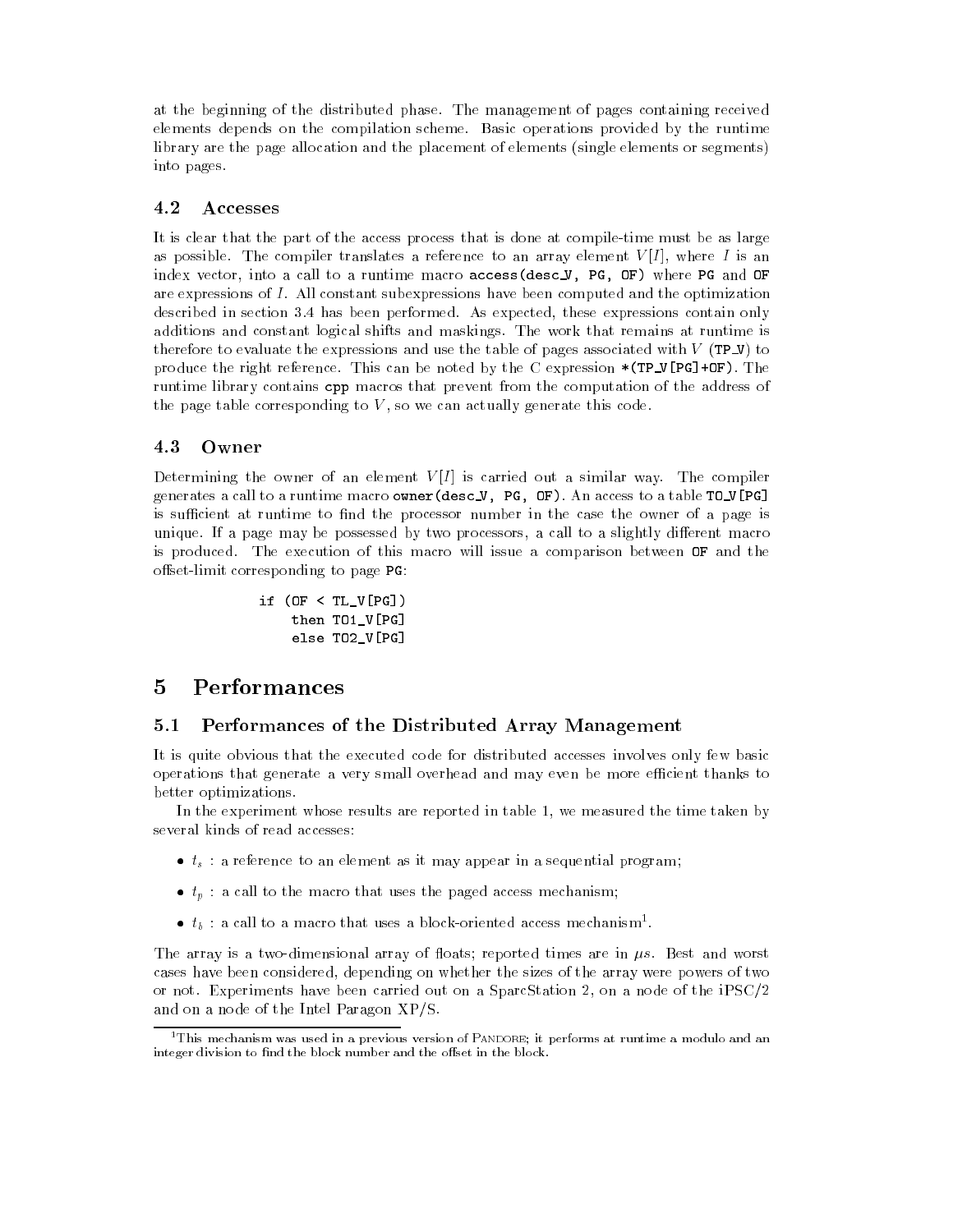|          | Sparcstation |       | iPSC      |       | Paragon       |       |
|----------|--------------|-------|-----------|-------|---------------|-------|
|          | best         | worst | $_{best}$ | worst | best          | worst |
| $\tau_s$ | 0.30         | 0.42  | 0.94      | 2.05  | 0.16          | 0.26  |
| $t_p$    | 0.34         | 0.38  | 2.14      | 2.26  | 0.22          | 0.25  |
| $t_{b}$  | 0.48         | 1.58  | 3.52      | 9.86  | $0.2^{\circ}$ | 2.68  |

| Array<br>Distribution                                                                 | Number<br>of Pages | Minimal<br>Partition | Local Space<br>for Tables | Local<br>$O$ <i>verhead</i> |
|---------------------------------------------------------------------------------------|--------------------|----------------------|---------------------------|-----------------------------|
| $REAL(KIND=8) A(0:99999)$<br>!HPF\$ DISTRIBUTE A(CYCLIC(1000))                        | 196                | 25000                | 1960                      | x1.08                       |
| $REAL(KIND=8) A(0:99999)$<br>!HPF\$ DISTRIBUTE A(CYCLIC(1024))                        | 98                 | 25000                | 588                       | $\times 1.02$               |
| $REAL(KIND=8) A(0:999, 0:999)$<br>!HPF\$ DISTRIBUTE $A(CYCLIC(1), *)$                 | 1000               | 250000               | 6000                      | $\times 1.02$               |
| $REAL(KIND=8) A(0:999, 0:1999)$                                                       | 8000               | 500000               | 80000                     | $\times 1.16$               |
| !HPF\$ DISTRIBUTE A(CYCLIC(50), CYCLIC(500))<br>$REAL(KIND=8) A(0:999, 0:1999)$       | 4000               | 500000               | 24000                     | x1.05                       |
| !HPF\$ DISTRIBUTE A(CYCLIC(50), CYCLIC(512))<br>$REAL(KIND=8)$ A $(0.99, 0.99, 0.99)$ | 10000              | 250000               | 60000                     | $\times 1.24$               |
| !HPF\$ DISTRIBUTE $A(*, CYCLIC(1), CYCLIC(50))$                                       |                    |                      |                           |                             |

Table 1: Speed of page-driven access

Table 2: Memory overhead for some common distributions

Likewise, the determination of the owner of an array element requires only a few simple operations, so its cost remains very low. It is also preferable to exploit the page decomposition, although it seems to be more natural to base the computation of the owner of an element on the computation of the corresponding block number.

The price to pay for speed of access and speed of ownership computation is the need for a larger amount of memory. Overhead is only due to tables because no additional space is required for pages. When a page contains elements that will never be accessed because of the extension of array dimensions, or because the page is shared by two processors, only the potentially accessed part of the page is actually allocated. A translation of the corresponding pointer in the table of pages is performed if the end of the page is allocated.

The memory overhead due to tables is directly linked to the number of pages, which is in general at least of an order of magnitude less than the size of the array. Table 2 gives memory requirements for a few common distributions of arrays on 32 processors. For each distribution, we indicate the total number of pages, the theoretical minimal memory space required on each processor, the actual space allocated for tables on each processor and finally the overhead as compared with the minimal partition. Memory needs are expressed in bytes. It can be noticed that replacing some block sizes (or array dimensions) by powers of two notably decreases the memory overhead. We believe that overall memory requirements remain acceptable when considering most commonly used distributions.

## 5.2 Integration in the Pandore Environment

The page-driven management for distributed arrays has been integrated in the PANDORE environment and is used with the two compilation schemes of the compiler. The basic compilation scheme, that relies on a runtime resolution technique, can be applied to every input program. The optimized scheme is based on integer programming and linear algebra results; it performs an analysis of parallel loops[10].

We present in table 3 the results of the execution of a Red-Black Successive Over- Relaxation algorithm run on a 1024x1024 matrix of floats. Times have been measured on the Intel iPSC/2 for the two compilation schemes. A comparison is made between a blockoriented array management and the page-driven management. The table shows the speedup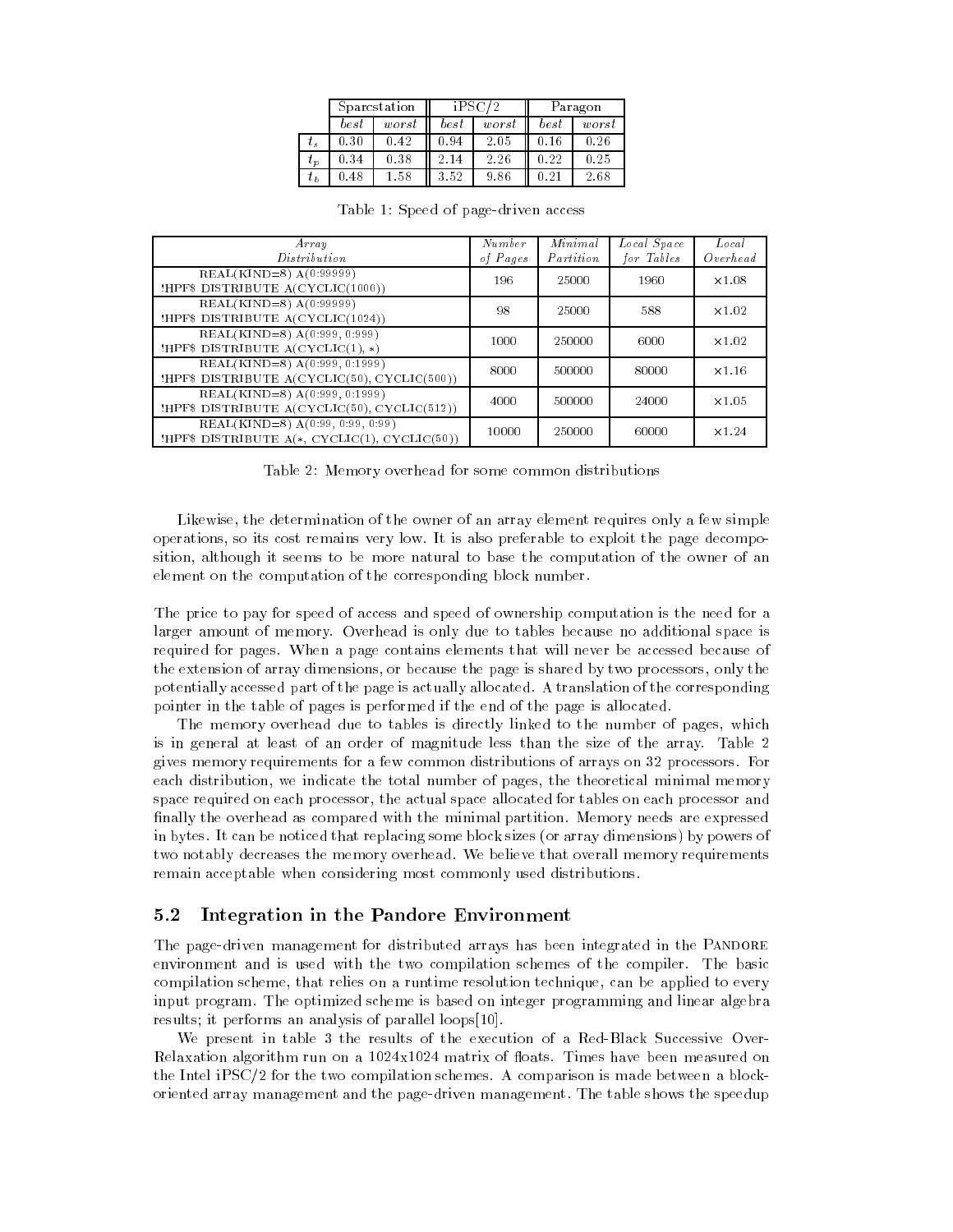| $\overline{P}$ |                    | Basic scheme | <i>Optimized Scheme</i> |       |  |
|----------------|--------------------|--------------|-------------------------|-------|--|
|                | $\overline{Block}$ | Page         | <i>Block</i>            | Page  |  |
|                | 0.29               | 0.68         | 0.86                    | 3.84  |  |
| 8              | 0.32               | 0.77         | 1.39                    | 7.18  |  |
| 16             | 0.36               | 0.82         | 2.14                    | 12.78 |  |
| 32             | 0.37               | 0.85         | 3.70                    | 23.72 |  |

obtained on P processors for each pair (compilation scheme, array management).

Table 3: Comparison between block-oriented and page-driven managements

The use of the page-driven management clearly improves performances of codes generated according to both compilation schemes. The joint use of the optimized scheme and the page-driven array management leads to satisfactory performances (efficiency of around 75% for 32 processors) in spite of the unfavorably high ratio of memory operations to computation of the Red-Black algorithm.

### 6 **Conclusion**

Management of distributed arrays is a crucial point for obtaining good performances when using data parallel compilers. For this purpose, we have proposed a new scheme based on parameterized software paging that proved efficient in an existing compiler. This management handles local and received data in an uniform way and it is independent from the optimization techniques used in compilers. Moreover, it avoids using multiple representations of the same array in different parts of a program and maintains some regularity in local layouts. The page-driven array management also seems to be appropriate for irregular computations and could be used together with the inspector/executor technique.

We are currently comparing our management scheme with shared virtual memory systems. One of our objectives is to find out which features should be added to existing shared virtual memory systems so they can be efficiently targeted by data-parallel compilers.

## References

- [1] F. Andre, M. Le Fur, Y. Maheo, and J.-L. Pazat. The Pandore Data Parallel Compiler and its Portable Runtime. In HPCN Europe '95, LNCS, Springer Verlag, Milan, Italy, May 1995. (to be published).
- [2] F. Bodin, L. Kervella, and T. Priol. Fortran-S : A Fortran Interface for Shared Virtual Memory Architectures. In Proc. of Supercomputing 1993, November 1993.
- [3] P. Brezany, O. Cheron, K. Sanjari, and E. van Kronijnenburg. Processing Irregular Codes Containing Arrays with Multidimensional Distributions by the PREPARE HPF Compiler. In *HPCN Europe '95*, LNCS, Springer Verlag, Milan, Italy, May 1995. (to be published).
- [4] D. Calahan and K. Kennedy. Compiling Programs for Distributed Memory Multiprocessors. The Journal of Supercomputing, 2:151-169, October 1988.
- [5] S. Chatterjee, J.R. Gilbert, F.J.E. Schreiber, and S.H. Teng. Generating Local Adresses and Communication Sets for Data-Parallel Program. In The Fourth ACM SIGPLAN Symposium on Principles and Practice of Parallel Programming, pages 149-158, July 1993.